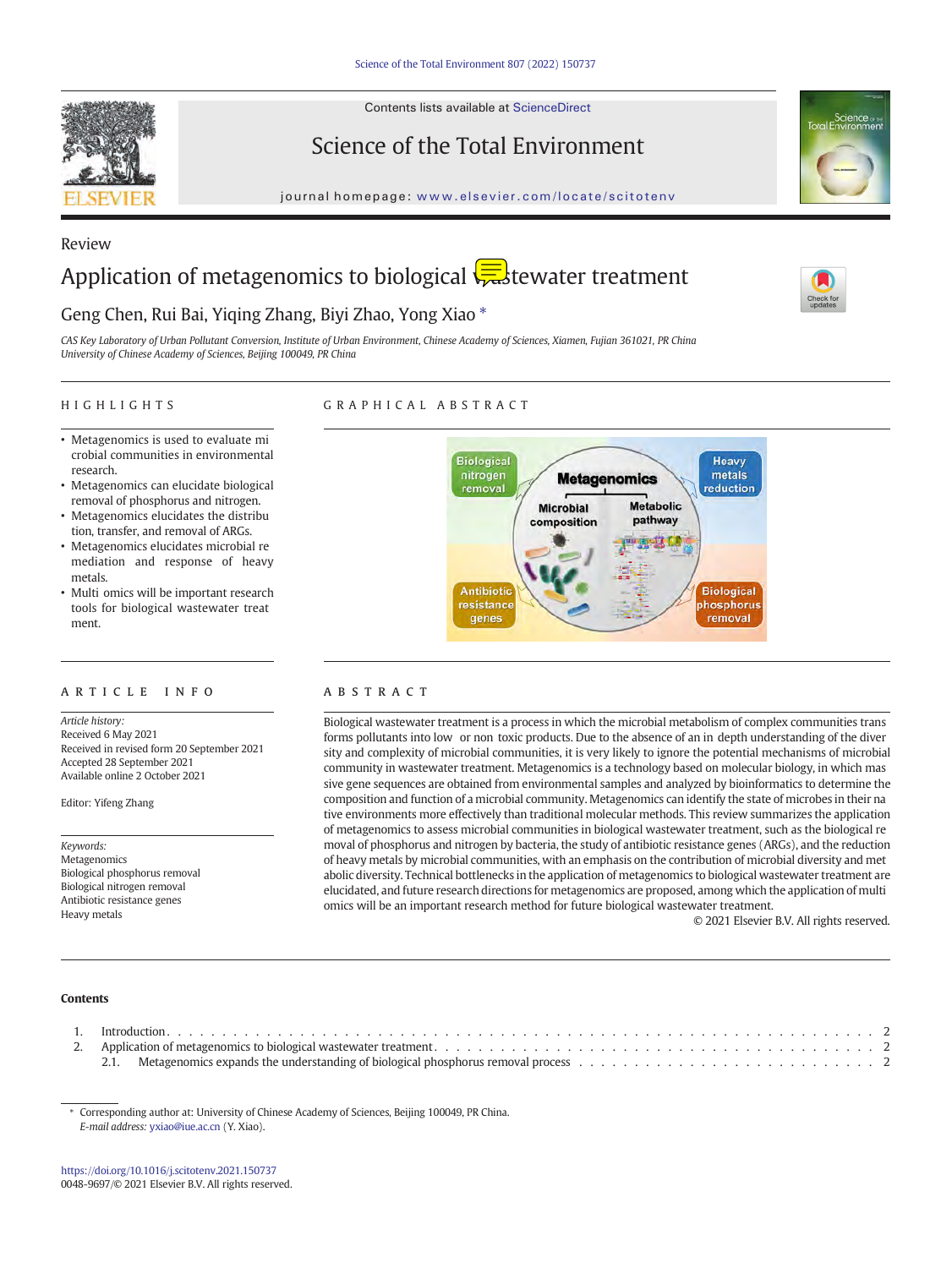### 1. Introduction

Biological wastewater treatment using complex microbial commu nities to transform pollutants into low or non toxic products is the most important technique for purifying wastewater, and the microbial community is the key factor affecting treatment performance [\(Wu](#page-8-0) [and Yin, 2020;](#page-8-0) [Wu et al., 2019\)](#page-8-0). Various methods ([Table 1](#page-2-0)) have been applied to explore the microbial ecology, that is, diversity, genetics, met abolic processes, and interactions of microbes in biological wastewater treatment systems. Cultivation dependent techniques that have tradi tionally been used to investigate microbial ecology cannot comprehen sively identify the ecology of complex microbial communities ([Wommack and Ravel, 2013](#page-8-0)). Among approximately one billion re ported microbial species in wastewater worldwide, only 1% can be arti ficially cultured, making it difficult to completely understand the microbial composition and metabolic pathways, and it is easy to over look potential microbial mechanisms for wastewater treatment ([Shade, 2017;](#page-8-0) [Wu et al., 2019](#page-8-0)). Therefore, obtaining information on the microbial community in biological wastewater treatment more di rectly, comprehensively, and quickly become an urgent issue.

Metagenomics was first defined by Handelsman et al. in 1998 ([Handelsman et al., 1998](#page-7-0)) and is the determination of total genetic ma terial in a microbial community to analyze the microbial and the genetic diversity, and metabolic processes of microbes in a specific environment ([Bengtsson Palme, 2018](#page-7-0); [Boulund et al., 2018;](#page-7-0) [Mardanov et al., 2018](#page-8-0); [Méndez García et al., 2018;](#page-8-0) [Ramazzotti and Bacci, 2018](#page-8-0)). Unlike tradi tional cultivation dependent techniques for microbiological research, metagenomics directly extracts several nucleotide fragments from envi ronmental samples and uses DNA sequencing to obtain the target infor mation directly, which can more effectively identify the state of microbes in a specific environment. Moreover, polymerase chain reac tion (PCR) bias will not occur by metagenomics, which is much more advantageous than by 16S amplicon sequencing, as shown in [Table 2](#page-2-0).

Two strategies, functional and sequence based metagenomics, are currently used to acquire metagenomes from environmental samples ([Mardanov et al., 2018\)](#page-8-0). Functional metagenomics mainly uses an ex pression library formed by heterologous expression of several cloned DNA fragments in insert holding vectors to screen enzymatic functions and activities related to microbes and metabolic pathways [\(Allen et al.,](#page-7-0) [2009;](#page-7-0) [Felczykowska et al., 2015;](#page-7-0) [Liebl et al., 2014](#page-8-0); [Mardanov et al.,](#page-8-0) [2018\)](#page-8-0). Therefore, functional metagenomics is widely applied to identify functional genes, such as ARGs, genes for heavy metal resistance, and genes related to nitrogen/phosphorus metabolism and pollutant degradation [\(Allen et al., 2009;](#page-7-0) [Guo et al., 2017](#page-7-0)). In addition, functional metagenomics can characterize genes encoding enzymes with a particular activity, allowing for the discovery of novel enzymes whose functions may not be predicted using DNA sequences [\(Ferrer et al.,](#page-7-0) [2007\)](#page-7-0).

Sequence based metagenomics uses next generation sequencing technology to sequence DNA fragments on a large scale and annotates genes using bioinformatics analysis ([Bharagava et al., 2019\)](#page-7-0). Sequence based metagenomics can provide genetic information for an entire community and can thus be applied to construct metabolic pro cesses and predict the function of potential genes [\(Chong et al., 2020\)](#page-7-0). For example, shotgun metagenomics has been used to investigate mi crobial community interactions in anammox systems ([Lawson et al.,](#page-8-0) [2017;](#page-8-0) [Speth et al., 2016\)](#page-8-0).

After over 20 years of development, metagenomics has begun being applied in environmental research. From 2011 to 2020, the number of articles indexed in the Web of Science on "metagenomics" and "waste water treatment" increased from 20 to 180 per year. These studies have mainly focused on nitrogen and phosphorus removal, pollutant degra dation, and ARGs. Therefore, this study summarizes the application of metagenomics to biological wastewater treatment for the biological re moval of phosphorus and nitrogen, the study of ARGs, and the reduction of heavy metals ([Fig. 1](#page-3-0)), with an emphasis on the contribution of biodi versity and biochemical pathways of functional genes to demonstrate the broad applicability of metagenomics in the environmental field.

#### 2. Application of metagenomics to biological wastewater treatment

# 2.1. Metagenomics expands the understanding of biological phosphorus re moval process

The discharge of high concentration phosphorus wastewater into natural waters causes eutrophication and destroys ecological functions and structures [\(Conley et al., 2009](#page-7-0)). Biological removal of anthropogenic phosphorus has been widely used in wastewater treatment to alleviate eutrophication because of its low cost and environmental friendliness. Phosphate accumulating organisms (PAOs, also known as polyphosphate accumulating organisms) are important functional bac teria used in biological phosphate removal, and research on PAOs can help to optimize this process. Biological phosphorus removal involves processing phosphate stored by PAOs in wastewater through bacterial metabolism to form polyphosphate which is discharged as a high phosphorus sludge [\(Mino et al., 1998\)](#page-8-0). Despite years of development, limitations in biological phosphorus removal remain, such as the un clear interaction mechanism between PAOs and glycogen accumulating organisms (GAOs), which is an important factor affecting reactor performance. In addition, an insufficient understanding of the biodiversity, metabolic function, interactions among functional mi crobes, and niche differentiation affect the overall phosphorus removal capability and the stability of the system.

The biodiversity of PAOs should be considered for phosphorus re moval during wastewater treatment [\(Mino et al., 1998](#page-8-0)). However, PAOs are considerably less diverse in laboratory cultures than in practi cal environments, and only genera Accumulibacter, Thioploca, and Tetrasphaera have been found to be able to store phosphorus ([Fernando et al., 2019](#page-7-0); [Holmkvist et al., 2010](#page-7-0); [Qiu et al., 2020](#page-8-0)), which significantly limits our understanding of the diversity and phylogeny of PAOs. The metagenomic binning technology has advanced our under standing [\(Albertsen et al., 2016;](#page-7-0) [Skennerton et al., 2015](#page-8-0); [Zhang et al.,](#page-8-0) [2016\)](#page-8-0), showing that Candidatus Accumulibacter is the main clade of PAOs. For example, Skennerton et al. enriched Ca. Accumulibacter from different clades by modifying the laboratory culture and assembling the genome using metagenomic binning technology to obtain seven clades for the first time, thereby increasing the biodiversity of Ca. Accumulibacter [\(Skennerton et al., 2015](#page-8-0)). Later, Kolakovic et al. adjusted the community structure of Accumulibacter through operating parame ters and measured that the phosphorus removal effect when different clades were dominant was 33%, 99%, and >99%, respectively ([Kolakovic et al., 2021](#page-7-0)). This indicates that the understanding of the Accumulibacter diversity, the dominant species in the biological phos phorus removal system, will likely play a significant role in promoting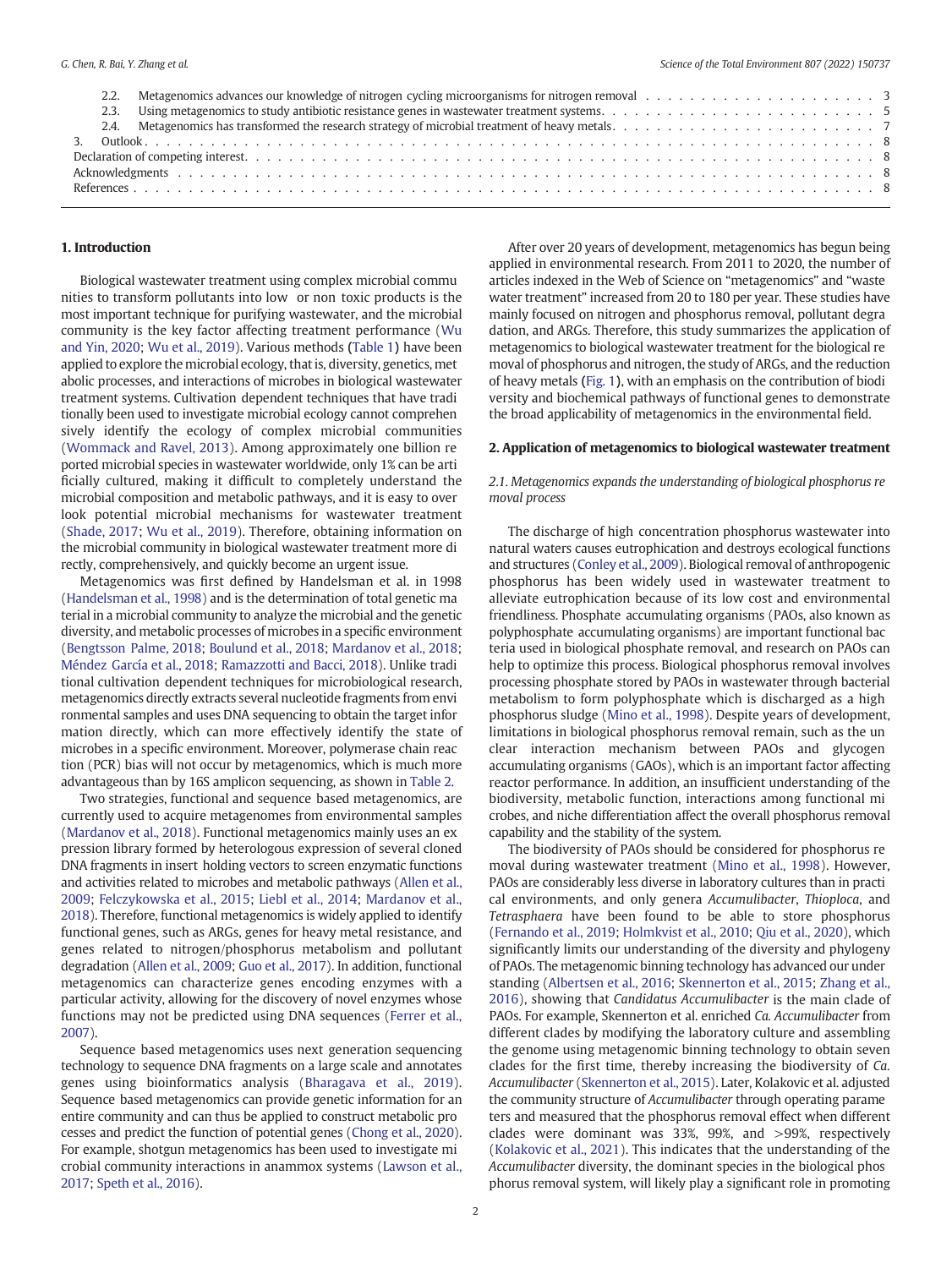#### <span id="page-2-0"></span>Table 1

Comparison of microecological research methods.

| Method          |                                    | Advantage                                                                                                               | Disadvantage                                                                                           |
|-----------------|------------------------------------|-------------------------------------------------------------------------------------------------------------------------|--------------------------------------------------------------------------------------------------------|
| Cell            | Microscopy                         | Simple and direct observation of microbial morphology                                                                   | Difficult to quantify and qualitative, not suitable for mixed<br>bacterial communities                 |
| observation     | Flow cytometry                     | Accurate quantification, analysis of cell size, granularity,<br>DNA/RNA/protein content, etc.                           | Not suitable for mixed bacterial communities, difficult to<br>identify bacterial species               |
| Metabolic       | Biolog metabolic<br>fingerprinting | High sensitivity, strong resolving power, simple determination, and<br>ability to obtain microbial function information | Imperfect standard database, inaccurate                                                                |
| cultivation     | Stable isotope<br>labeling         | The composition and function of microbes can be linked, and the<br>operation is simple, efficient, and accurate         | High cost, few isotope internal standard compounds                                                     |
| Biochemical     | Quinones profiling                 | Conveniently and quickly obtain community diversity and quantitative<br>biomass                                         | The classification level is low, and the species cannot be.<br>identified                              |
| method          | PLFA method                        | Reliably and quickly obtain the diversity and structural changes in the<br>microbial community                          | The classification level is low, no species can be identified,<br>only living microbes can be detected |
|                 | 16S amplicon<br>sequencing         | Low cost, simple and fast obtain species composition                                                                    | PCR biased, single function                                                                            |
| Omics<br>method | Metagenomics                       | Obtain the species composition and function of microbes and discover<br>unknown genes                                   | Difficult to assemble, high computational cost, and difficult<br>to find unexpressed genes             |
|                 | Metatranscriptomics                | Distinguish the temporal and spatial characteristics of gene expression                                                 | Difficulty in building a database, lack of reference genome                                            |
|                 | Metaproteomics                     | Study the actual function of genes                                                                                      | Difficulty in total protein extraction, narrow detection range,<br>lack of reference genes             |

fine adjustments in reactor performance. Although GAOs and PAOs have been considered to have no homology in the phylogenetic tree, [Albertsen et al. \(2016\)](#page-7-0) found that Ca. Propionivibrio, which had previ ously been thought of as a PAOs that coexisted favorably with Ca. Accumulibacter in laboratory scale sequencing batch reactors, is a new type of GAOs ([Fig. 2\)](#page-3-0). In addition, it is used as the PAOmix FISH probe to evaluate Accumulibacter abundance, which leads to the overestima tion of Accumulibacter abundance in situ. This finding provided a more accurate quantification of PAOs species abundance and evaluation of the phosphorus removal potential of the reactor. GAOs are some of the important microbial members in the enhanced biological phospho rus removal system, and their role in the community also affects the bi ological phosphorus removal system performance; therefore, it is important to explore GAOs diversity. In addition, it has always been a challenging task to elaborate and strengthen the competition mecha nism between PAOs and GAOs in biological phosphorus removal sys tems, and the application of metagenomics will facilitate this research.

Biological phosphorus removal systems often exist in various com plex environments, which lead to different ecological niches of the PAOs community and metabolic differences and specific functions. The application of metagenomics in conjunction with other omics tech niques can advance our understanding of PAOs metabolic diversity ([Barr et al., 2016](#page-7-0); [Camejo et al., 2016](#page-7-0); [Gao et al., 2019](#page-7-0); [Law et al.,](#page-8-0) [2016](#page-8-0); [Zheng et al., 2020\)](#page-8-0). For example, Barr et al. used metagenomics and metaproteomics to comparatively analyze biofilm protein through flocculated and granular enhanced biological phosphorus removal, and the proteins involved in the transition were annotated, which expounded the mechanism behind the change in the enhanced biolog ical phosphorus removal metabolic pathway from flocculation to gran ules [\(Barr et al., 2016](#page-7-0)). This study helps us to improve the phosphorus removal stability of the reactor by regulating the formation of biofilms. In addition, different electron acceptors in the reactor affect the phosphorus removal capability of PAOs in the biofilm. For example, Camejo et al. used metagenomics and qPCR to analyze the metabolism of different evolutionary clades of Ca. Accumulibacter under cyclic anaer obic and microaerobic conditions and found that different operating pa rameters produced different dominant clades in the reactor. When clades IC (clades based on the ppk1 gene) are dominant, oxygen, nitrite, and nitrate can serve as electron acceptors to uptake phosphorus, but the utilization efficiency is low ([Camejo et al., 2016\)](#page-7-0). Although we reviewed the metagenomics to explore PAOs in different engineering designs, and used different electron acceptors for different ecological niches in the contribution metabolism, there are still some problems worth further discussion. For example, PAOs in complex ecological niche differentiation in practical projects and control PAOs improve per formance and stability in research reactors.

# 2.2. Metagenomics advances our knowledge of nitrogen cycling microor ganisms for nitrogen removal

The rapid development of industries and modern agriculture has re sulted in the emission of nitrogen containing compounds that far ex ceed environmental capacity, resulting numerous environmental problems, such as acid rain, soil acidification, and water eutrophication. Therefore, the efficient removal of nitrogen from wastewater is a critical issue for modern treatment systems. Biological nitrogen removal is low cost and is therefore widely applied to reduce nitrogen emission from wastewater treatment systems. As nitrogen cycling microorganisms are a critical component in biological nitrogen removal, increasing our knowledge of microbial nitrogen cycling networks can help to accu rately control microbes and increase operational efficiency.

Using metagenomics to identify the genetic information of microbes in their native environments more effectively has been extremely useful in determining the diversity of nitrogen cycling microorganisms. For

#### Table 2

Comparison of amplicon sequencing and metagenomics sequencing.

|                      | Low-throughput<br>amplified sequencing                 | Metagenomics sequencing                                                                               |
|----------------------|--------------------------------------------------------|-------------------------------------------------------------------------------------------------------|
| Target segment       | 16S rRNA gene fragment                                 | Non-targeted, random access to gene fragments in the environment                                      |
| Function             | The species composition and diversity of microbes      | The composition, diversity, genome structure, and potential functions of microbial communities        |
| Cost                 | Lower                                                  | Expensive                                                                                             |
| Data analysis        | Simpler analysis of 16S rRNA gene fragment<br>analysis | The analysis is difficult, requires bioinformatics knowledge and an excellent server                  |
| Advantages           | Simple, fast, and universal                            | Obtain isolate difficult species metagenome-assembled genome, discover novel functional genes/enzymes |
| <b>Disadvantages</b> | PCR is biased, single function                         | Difficult to assemble, high computational cost, and difficult to find unexpressed genes, complex      |
|                      |                                                        | information analysis                                                                                  |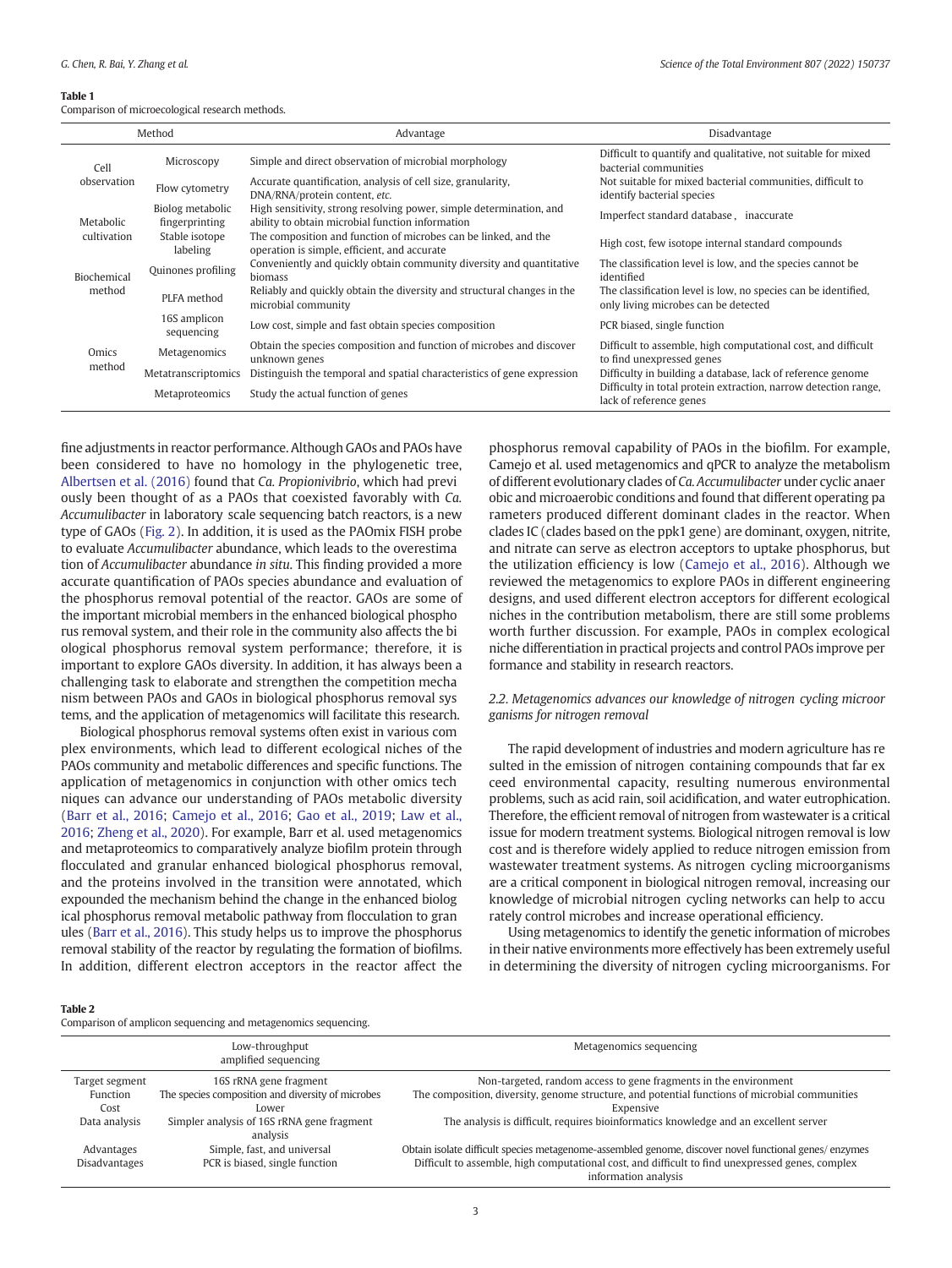<span id="page-3-0"></span>

Fig. 1. Timeline of Landmark Developments in the application of metagenomics to wastewater biological treatment, including the biological removal of phosphorus and nitrogen, the study of resistance genes, and the reduction of heavy metals ([Albertsen et al., 2013](#page-7-0); [Che et al., 2019;](#page-7-0) [Daims et al., 2015;](#page-7-0) [Handelsman et al., 1998](#page-7-0); [Luecker et al., 2010;](#page-8-0) [Martin et al., 2006](#page-8-0); [Miao](#page-8-0) [et al., 2015;](#page-8-0) [Skennerton et al., 2015;](#page-8-0) [Tyson et al., 2004;](#page-8-0) [Zhang et al., 2011\)](#page-8-0).

example, Speth et al. used metagenomics to analyze the partial nitration anammox (PNA) process, obtained 23 metagenome assemble genomes of denitrification microbes, and classified these genomes in terms of functional genes, thereby expanding our knowledge of denitrification microbe diversity [\(Speth et al., 2016\)](#page-8-0). Later, [Chen et al. \(2020\)](#page-7-0) used metagenomics to determine the effect of particle size on granule based PNA performance and found that large particles produced high biodiversity and functional diversity in a reactor, which may be the reason for the good denitrification perfor mance of large granular based PNA [\(Fig. 3](#page-4-0)). The discovery of key micro organisms in the nitrogen cycle network often leads to changes in traditional understanding. Daims et al. used metagenomic binning technology to assemble the genome of comammox Nitrospira which only presents in wastewater treatment systems, and Nitrospira was found to be capable of achieving complete nitrification by expressing genes related to ammonia oxidation and nitrite oxidation simulta neously during nitrification [\(Daims et al., 2015](#page-7-0)). This study led to the discovery of a completely new metabolic process of comammox which refreshed our understanding of the traditional nitrification denitrification process.

Metagenomics can both enrich our knowledge of nitrogen cycling microorganism diversity and provide a novel way of structuring micro bial ecology. For example, Jia et al. predicted the potential structure and function of the microbial community in different anammox aggregates and used metagenomics to construct the metabolic pathway for anammox bacterial aggregation at the gene level, which provided new insight into stable anammox reactor operation [\(Jia et al., 2021](#page-7-0)). Compe tition between microorganisms in the biofilm can also affect nitrogen removal performance. For example, Zhao et al. used metagenomics and metatranscriptomics to elucidate the mechanism of substrates competition between Ca. Jettenia and Ca. Brocadia in an immobilized an aerobic baffled reactor. Ca. Brocadia was found to have more complete functional genes and higher gene expression for nitrogen metabolism and chemotaxis than Ca. Jettenia, which may be attributed to the niche advantage of Ca. Brocadia and substrate competition to promote tran scription activity, thereby increasing the removal rate of ammonia ni trogen ([Zhao et al., 2019](#page-8-0)). It has been reported that interspecific competition can affect the ability of extracellular electron transfer of mi croorganisms [\(Xiao et al., 2021](#page-8-0)), and extracellular electron transfer can also enhance the removal of ammonia nitrogen to a certain extent



Fig. 2. Metagenomes of Propionivibrio and Accumulibacter were extracted by the differential coverage approach ([Albertsen et al., 2016](#page-7-0)).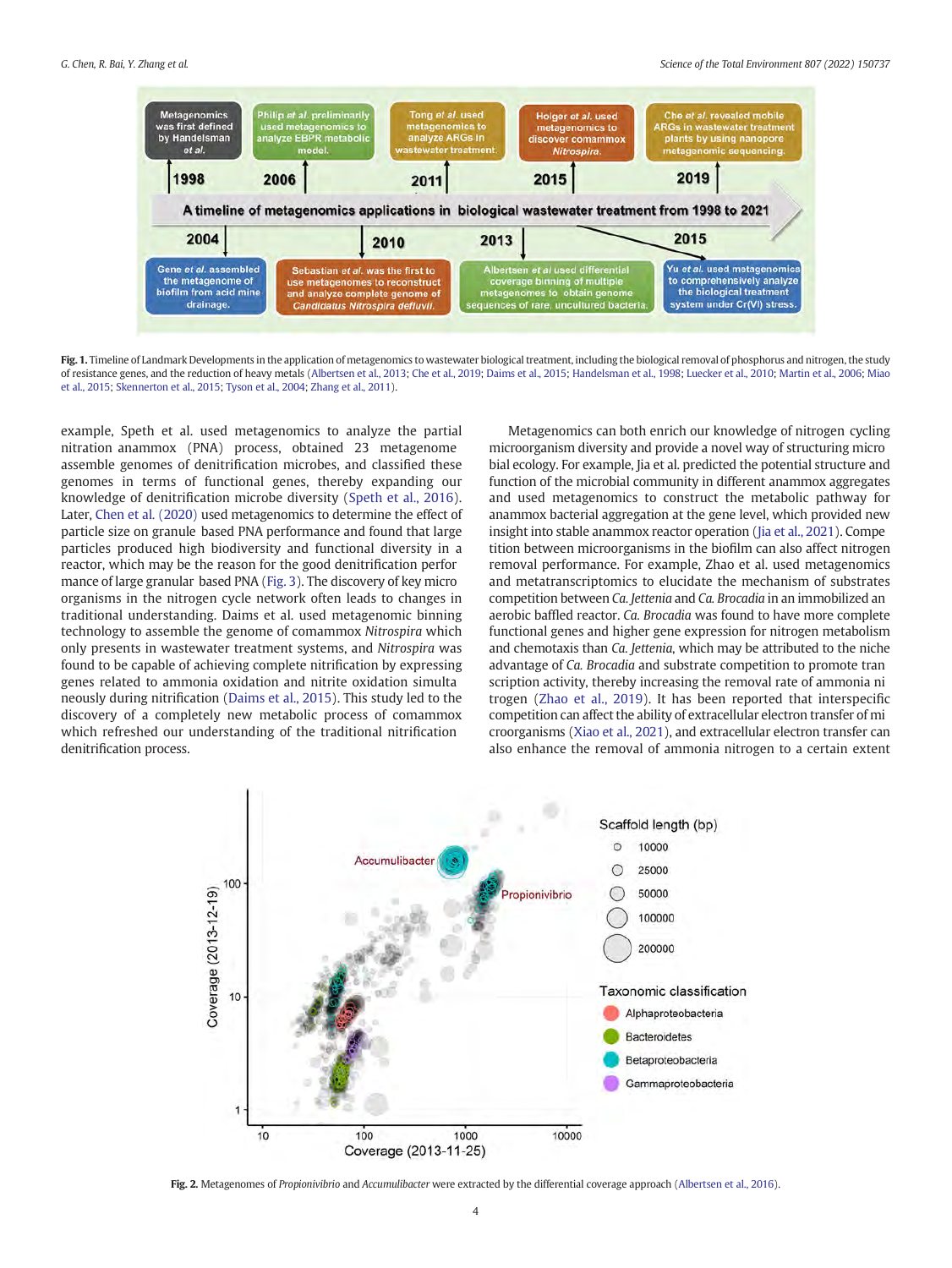<span id="page-4-0"></span>

Fig. 3. Expression of nitrogen metabolism-related genes in size-fractionated anammox granules was analyzed based on metagenomics [\(Chen et al., 2020](#page-7-0)).

([Vilajeliu Pons et al., 2018](#page-8-0)), but whether the ability of extracellular elec tron transfer of anammox bacteria has not been confirmed. The study conducted by Shaw et al. showed that the extracellular electron transfer mechanism of anammox bacteria, which were found to transfer elec trons to an external insoluble electron acceptor by oxidizing NH $_4^+$ , and an alternative pathway for NH $^+_4$  oxidation with electrodes as electron acceptors, which provided theoretical support for the development of an anammox process based on microbial electrochemistry [\(Shaw](#page-8-0) [et al., 2020](#page-8-0)). As reviewed above, the application of metagenomics has made important contributions to our understanding of the biodiversity and functional diversity of nitrogen cycling microorgan isms that have not been cultivated, but it is far from sufficient. There re main many unknown nitrogen cycling microorganisms and nitrogen metabolic pathways, and their exploration may help us develop more efficient and sustainable biological nitrogen removal systems.

# 2.3. Using metagenomics to study antibiotic resistance genes in wastewater treatment systems

Drug resistance and ARGs of microbes are highly likely to occur in bi ological wastewater treatment, which is mainly derived from pharma ceuticals, stock farming, and other ventures ([Kim and Carlson, 2007\)](#page-7-0). Wastewater treatment plants (WWTPs) serve as receiving sites for re sistance genes [\(Munir et al., 2011](#page-8-0)) to integrate and transfer, producing multiple resistance genes in a bacterium and accelerating their spread in the environment ([Berendonk et al., 2015\)](#page-7-0). The development of gene related resistance is an active subject of research. Metagenomics has been used to elucidate the distribution, horizontal transfer, and degradation related mechanisms of ARGs in WWTPs.

Using metagenomics to detect and analyze functional gene frag ments has advanced research on the formation and distribution of ARGs in wastewater treatment [\(Liu et al., 2019;](#page-8-0) [Luo et al., 2017](#page-8-0); [Raza](#page-8-0) [et al., 2021;](#page-8-0) [Rodriguez et al., 2021](#page-8-0)) [\(Fig. 4](#page-5-0)). Raza et al. showed that the complex ecological environment of WWTPs facilitated ARGs enrich ment by increasing the diversity and abundance of these genes [\(Raza](#page-8-0)

[et al., 2021](#page-8-0)). This conclusion was further confirmed by Rodríguez and his co authors. They used metagenomics to detect ARGs in four different treatment reactors in a WWTPs; significantly different ARGs were found in each reactor, and the activated sludge in the treatment reactor was found to be selective for specific ARGs [\(Rodriguez et al., 2021](#page-8-0)). The sim ilar phenomenon was also found in the anaerobic sludge reactors. The study conducted by Lou and his co authors showed that the distribution of ARGs in three anaerobic digestion reactors. Environmental factors, such as the substrate type, temperature, hydraulic retention time, and presence of volatile fatty acids, as well as the microbial community com position, were found to play decisive roles in determining the ARGs composition in the digestion reactor, which provided important infor mation for identifying the influencing factors for ARGs formation [\(Luo](#page-8-0) [et al., 2017\)](#page-8-0).

The horizontal transfer of gene fragments is not only an important means of microbial evolution but is also a main approach for spreading ARGs. Meanwhile, horizontal gene transfer of ARGs causes microorgan isms to produce multiple drug resistance, which leads to environmental health problems, and has become an increasingly popular research topic ([Bellanger et al., 2014;](#page-7-0) [Jin et al., 2020\)](#page-7-0). Metagenomics enables the as sembly of mobile genetic elements and allows researchers to explore the heterogeneity of these elements within and across genomes ([New](#page-8-0) [and Brito, 2020](#page-8-0)). Therefore, metagenomics has been used to elucidate the horizontal transfer of ARGs in wastewater. The study conducted by Che and his co authors showed that most of the ARGs in WWTPs were carried by plasmids and the highest relative abundance of ARGs was found for plasmids and conjugate transposons, which may be the main means of promoting the horizontal transfer of resistance genes in wastewater ([Che et al., 2019](#page-7-0)). The similar phenomenon was also found in medical wastewater. Marathe et al. used metagenomics to identify 112 different types of mobile ARGs in medical wastewater and showed that a complex wastewater environment could induce several different resistance genes carried by microbes[\(Marathe et al.,](#page-8-0) [2019\)](#page-8-0), which may accelerate the spread of super resistant microorgan isms.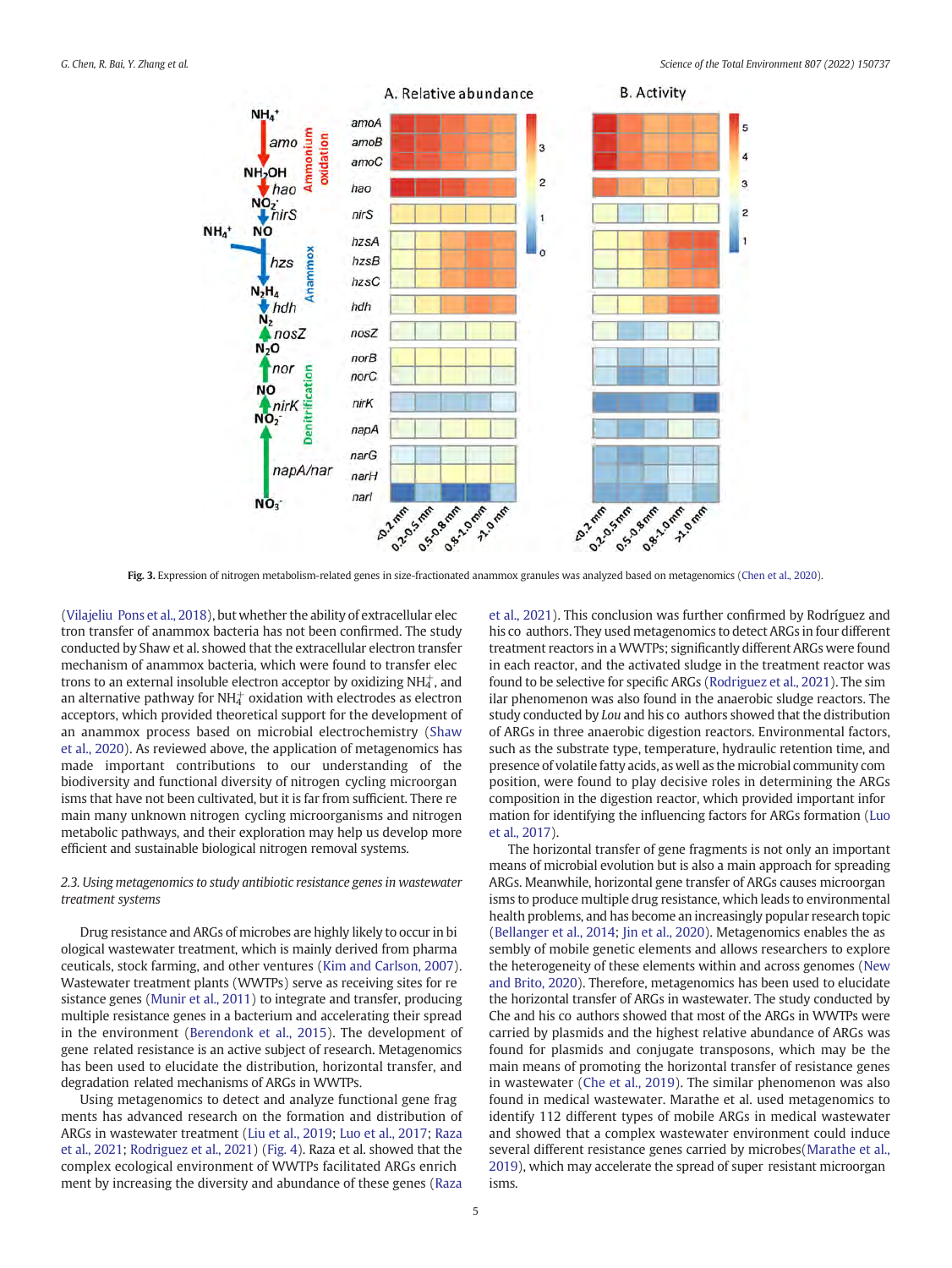<span id="page-5-0"></span>



Fig. 4. Analysis of the distribution and formation of ARGs in WWTPs based on metagenomics. (A) Distribution of antibiotic classes in the activated sludge. Influence of (B) Substrates and (C) Microbial communities on the formation of ARGs. (D) Spatial variations in ARGs in the WWTPs [\(Liu et al., 2019](#page-8-0); [Luo et al., 2017;](#page-8-0) [Rodriguez et al., 2021](#page-8-0)).

The removal of ARGs in wastewater and the reduction in the spread of ARGs in the environment are currently active research areas ([Krzeminski et al., 2019;](#page-8-0) [Zhu et al., 2021](#page-8-0)). Ultraviolet disinfection has been reported to partially remove ARGs from wastewater. ([Aminov,](#page-7-0) [2011;](#page-7-0) [McKinney and Pruden, 2012;](#page-8-0) [Munir et al., 2011\)](#page-8-0). The similar con clusions were obtained by Hu's work. They combined metagenomics with molecular biology technology to investigate the diversity and abundance of ARGs in ultraviolet disinfected wastewater and found that ultraviolet irradiation reduced the number of microbes with ARGs but increased the abundance of microbes carrying multiple resistance genes ([Hu et al., 2016\)](#page-7-0). Anaerobic digestion of waste activated sludge is also one of the effective methods to remove ARGs. Jang et al. used metagenomics to explore resistance gene degradation in an anaerobic digestion reactor under different temperature sequences: good removal of both ARGs and heavy metal resistance genes was found using thermophilic thermophilic sequences, whereas a thermophilic mesophilic sequence was found to be more suitable for removing resis tance genes and pathogenic bacteria carried by class 1 integrons ([Jang](#page-7-0) [et al., 2018](#page-7-0)). Traditional research methods have been used to study ARGs with limited results. Metagenomics has considerably expanded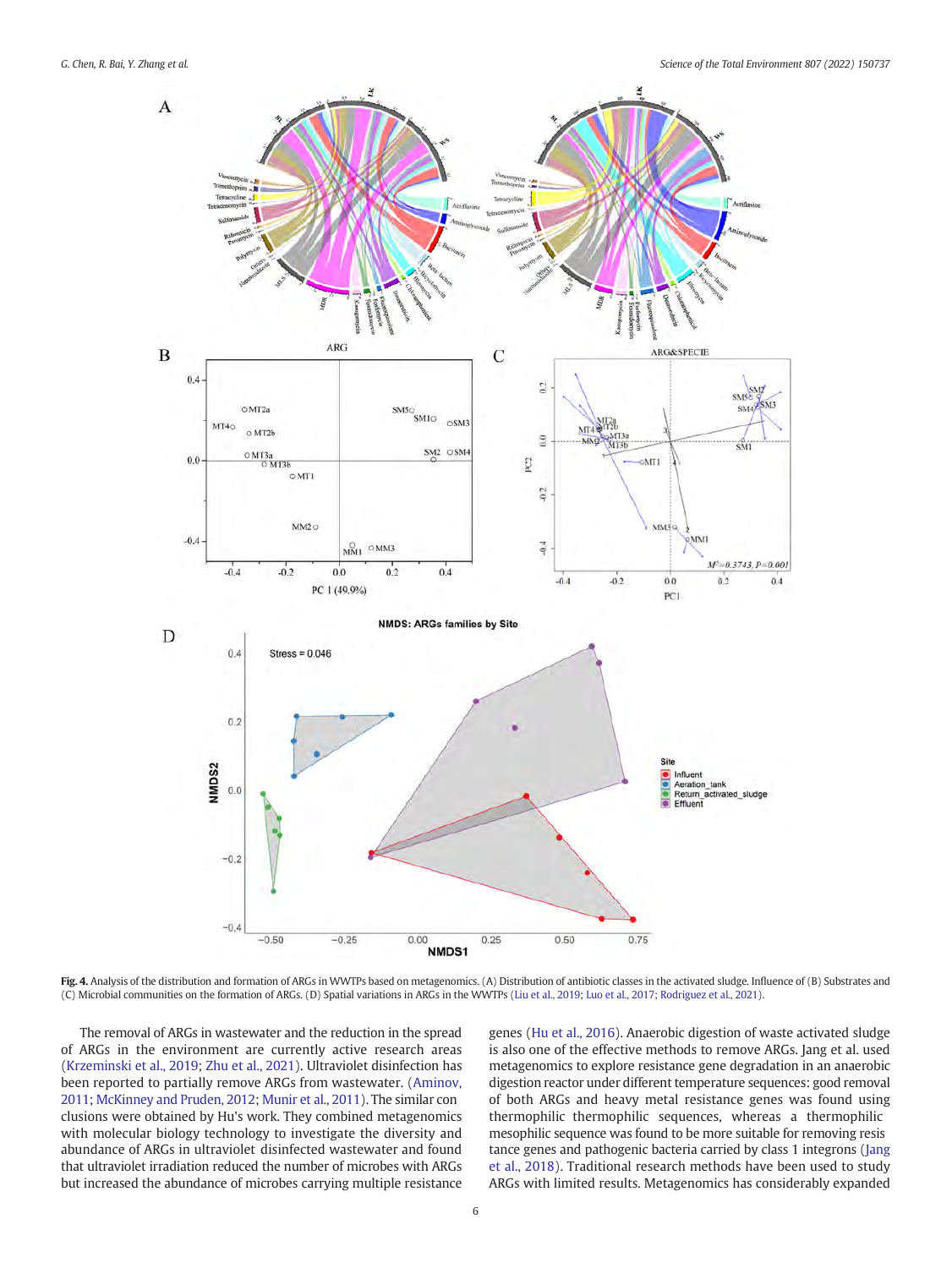<span id="page-6-0"></span>our understanding of ARGs, enabling an in depth study of the impact of horizontal transfer of resistance genes, transmission route of resistance genes, formation of multidrug resistant bacteria, and impact of antibi otics on microbial communities.

# 2.4. Metagenomics has transformed the research strategy of microbial treatment of heavy metals

The rapid development of modern industry has made heavy metal pollution one of the most severe environmental problems. Metals in in dustrial wastewater are highly biotoxic and bioaccumulative and can severely damage the ecological environment upon entry into the envi ronment and food chain. Therefore, a series of physical and chemical methods have been developed to remove toxic heavy metals [\(Barakat,](#page-7-0) [2011](#page-7-0); [Fu and Wang, 2011](#page-7-0); [Kurniawan et al., 2006](#page-8-0)), such as chemical precipitation, ion exchange, adsorption, and membrane filtration. Al though these methods achieve good removal in specific pollution situa tions, high operation and maintenance costs preclude large scale applications. Microbial remediation of heavy metals has been exten sively studied because of its low cost and good results. The main princi ple of microbial remediation is the reduction of the toxic heavy metal valences to non toxic or low toxic values by microbial metabolism for resource recycling. Research has been performed on heavy metal reduc tion by microbes for decades, but knowledge of the mechanisms of mi crobial remediation of heavy metals and the response of microbial communities to heavy metal stress remains limited. Metagenomics has been used to significantly advance the development of microbial heavy metal remediation.

Metagenomics has played a significant role in elucidating the re sponse mechanisms of microbial communities under heavy metal stress. Some results revealed that the microbial community, including the structure, function, and metabolic processes, changes to some ex tent under heavy metal stress ([Sharma et al., 2021](#page-8-0)). For example, Zhao et al. used metagenomics to analyze a sequencing batch bioreactor for Cu(II) containing wastewater treatment and found that 5 mg/L Cu (II) inhibited the degradation of organic matter by activated sludge ([Zhao et al., 2021\)](#page-8-0). The results showed that Cu(II) did not destroy the metabolic process of microbes, but inhibited organic degradation by inhibiting the expression of genes encoding enzymes related to refrac tory organic compound degradation. Similarly, Aktan et al. applied metagenomics to assess the toxicity level of the anammox process used to treat wastewater with high nitrogen concentrations containing Ni and Zn, which showed that the microbial community inhibition is re lated to the valence states of heavy metals and dominant bacteria ([Aktan et al., 2018](#page-7-0)). Under Cr(VI) stress, the microbial community may have different response mechanisms under different process oper ations. Sun et al. used metagenomics and networks to analyze different concentrations of  $Cr(VI)$  on the performance of the  $A<sub>2</sub>O$  process and showed that high concentrations of Cr(VI) not only inhibited the expression of nitrogen metabolism related genes, but also reduced the diversity of nitrogen metabolism related microbes, thus reducing the removal performance of  $NH<sub>3</sub>$  N and total nitrogen (TN) ([Sun et al.,](#page-8-0) [2019](#page-8-0)). However, Reddy et al. obtained granular sludge capable of both denitrification and reduction of nitrate and chromate under long term hexavalent chromium stress, and metagenomic analysis showed that Halomonas sp., which had a good ability to remove chromate and ni trate, was substantially enriched in the activated sludge [\(Reddy and](#page-8-0) [Nancharaiah, 2018\)](#page-8-0). We have preliminarily reviewed the response mechanism of microbial communities under heavy metal stress; how ever, industrial wastewater often contains several or even dozens of heavy metals, so further study of the response mechanism of microbial communities under such complex conditions is needed.

Metagenomics has been used for the microbial remediation of heavy metals in wastewater treatment. Shi et al. used metagenomics to inves tigate the biological reduction process of Sb(V) in membrane bioreac tors, where the sbrA gene in the dimethyl sulfoxide reductase gene family and genes encoding cytochrome C, response regulators, and fer ritin were all found to participate in Sb(V) reduction ([Shi et al., 2019\)](#page-8-0). Similarly, [Lai et al. \(2018\)](#page-8-0) used metagenomics to study the vanadate re duction process in a membrane biofilm reactor and showed that the se cretion of extracellular polymeric substances and biological metabolic processes are related to V(V) reduction, and the generation of methane



Fig. 5. Reduction mechanisms of V(V) in biofilm reactors were elucidated using metagenomics [\(Lai et al., 2018\)](#page-8-0).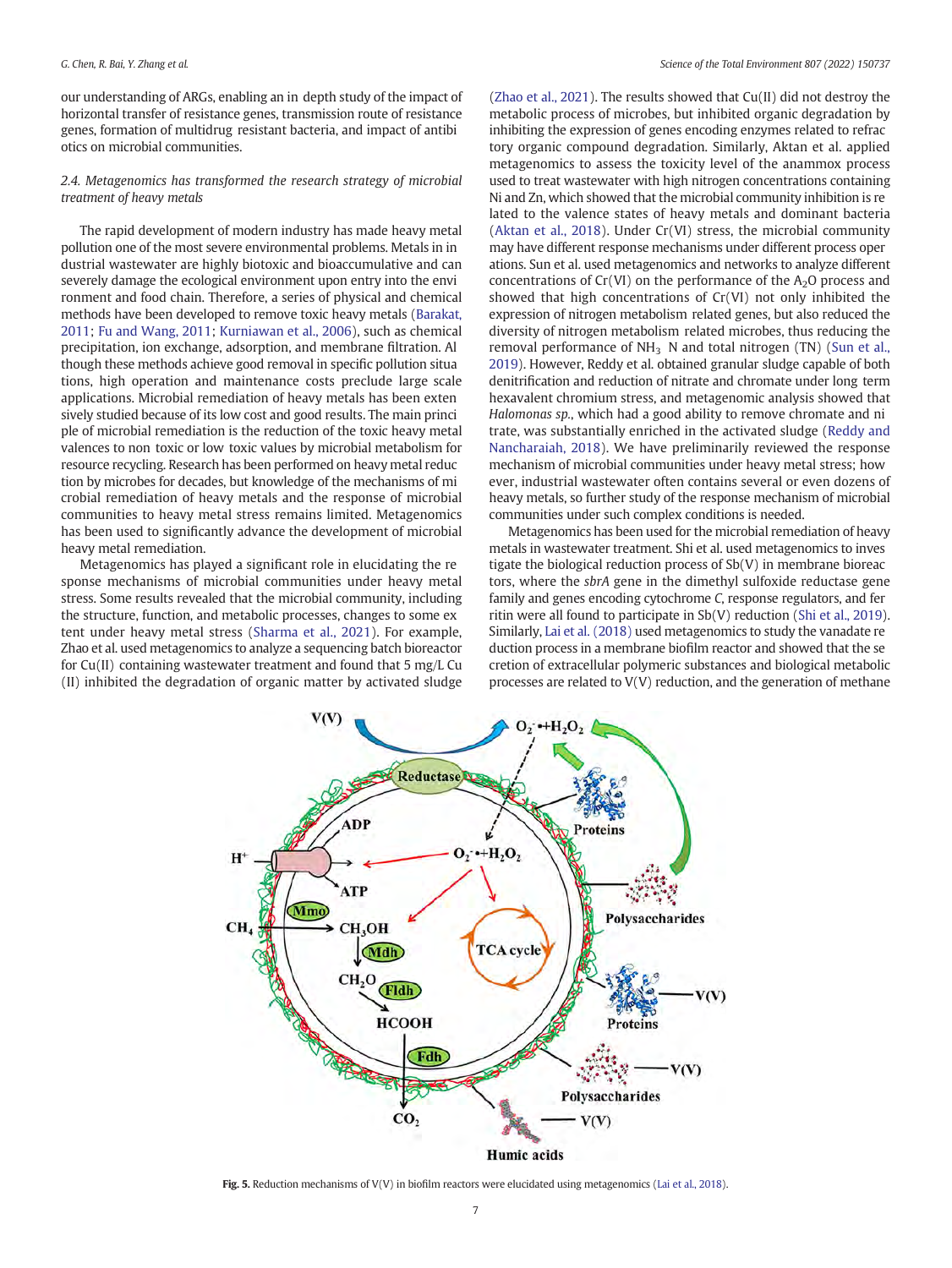<span id="page-7-0"></span>oxidation ATP in the TCA cycle and EPS may alleviate the oxidative stress response induced by V(V) and protect microorganisms from V (V)toxicity [\(Fig. 5\)](#page-6-0). Wang et al. further explored the reduction mecha nism of microorganism V(V) in the reactor, and metagenomic analysis found that the functional genes related to methane oxidation and acetic acid production were substantially enriched, suggesting that methane oxidizing microorganisms may provide electron donors for other micro organisms to reduce V(V) by producing intermediates such as acetic acid through methane oxidation [\(Wang et al., 2019\)](#page-8-0). Metabolism among microorganisms and the catalysis of related enzymes are very important for the reduction of heavy metals by microorganisms. Metagenomics has provided us with information to study the mecha nisms involved, but there remain problems worthy of further study.

#### 3. Outlook

Metagenomics has become an indispensable tool in microbial stud ies on the biological removal of phosphorus, nitrogen, and resistance genes and the reduction of heavy metals in water treatment engineer ing. Metagenomics has been used to expand the boundaries of knowl edge obtained using traditional methods, and the results have facilitated optimization of biological treatment performance. However, in depth study is still required for some aspects of the wastewater bio logical treatment process. (1) Microbes need to be controlled in a suit able niche to remove nitrogen and phosphorus more efficiently. (2) The mechanism by which a microbial community transforms pollut ants and evolves corresponding functions in complex wastewater needs to be elucidated. (3) The interactions of microbial communities in com plex wastewater and whether these interactions facilitate the positive evolution of microbial communities need to be determined. (4) The evolution of a microbial population under heavy metal stress needs to be investigated. (5) The mechanism by which microbes or pathogens carry multiple resistance genes that are spreading in nature remains to be elucidated and whether this spread is as harmful as anticipated needs to be determined. (6) The impact of emerging contaminants on the biodiversity and metabolic diversity of microbial communities needs to be determined. In addition, the use of metagenomics to provide flexible solutions to these problems requires further consideration.

Metagenomics can be used to obtain a significant amount of infor mation on the structure and function of microbial communities but can not fully describe the role played by microbes during some metabolic processes in specific environments. Metagenomics can be combined with multiple omics technologies, such as metagenomics, metatranscriptomics, and metaproteomics, to determine the differences between communities and individual metabolic capabilities at the ge nome, transcriptome, and proteomics levels, resulting in a more com plete interpretation of the interaction between microbial populations.

#### Declaration of competing interest

There are no conflicts to declare.

#### Acknowledgments

This study was supported by grants from the National Natural Sci ence Foundation of China (51878640), the Youth Innovation Founda tion of Xiamen (3502Z20206089) and the Youth Innovation Promotion Association of Chinese Academy of Sciences (2018344).

## References

- Aktan, C.K., Uzunhasanoglu, A.E., Yapsakli, K., 2018. [Speciation of nickel and zinc, its short](http://refhub.elsevier.com/S0048-9697(21)05815-0/rf202110010706385321)[term inhibitory effect on anammox, and the associated microbial community compo](http://refhub.elsevier.com/S0048-9697(21)05815-0/rf202110010706385321)[sition. Bioresour.Technol. 268, 558](http://refhub.elsevier.com/S0048-9697(21)05815-0/rf202110010706385321)–567.
- Albertsen, M., Hugenholtz, P., Skarshewski, A., Nielsen, K.L., Tyson, G.W., Nielsen, P.H., 2013. [Genome sequences of rare, uncultured bacteria obtained by differential cover](http://refhub.elsevier.com/S0048-9697(21)05815-0/rf202110010711340417)[age binning of multiple metagenomes. Nat.Biotechnol. 31, 533](http://refhub.elsevier.com/S0048-9697(21)05815-0/rf202110010711340417)–538.
- Albertsen, M., McIlroy, S.J., Stokholm-Bjerregaard, M., Karst, S.M., Nielsen, P.H., 2016. "Candidatus propionivibrio aalborgensis"[: anovelglycogen accumulating organism](http://refhub.elsevier.com/S0048-9697(21)05815-0/rf202110010706389310)[abundant in full-scale enhanced biological phosphorus removal plants. Front.Microbiol.](http://refhub.elsevier.com/S0048-9697(21)05815-0/rf202110010706389310) [7, 17](http://refhub.elsevier.com/S0048-9697(21)05815-0/rf202110010706389310).
- Allen, H.K., Moe, L.A., Rodbumrer, J., Gaarder, A., Handelsman, J., 2009. [Functional](http://refhub.elsevier.com/S0048-9697(21)05815-0/rf202110010711349925) [metagenomics reveals diverse beta-lactamases in a remote alaskan soil. ISMEJ. 3,](http://refhub.elsevier.com/S0048-9697(21)05815-0/rf202110010711349925) [243](http://refhub.elsevier.com/S0048-9697(21)05815-0/rf202110010711349925)–251.
- Aminov, R.I., 2011. [Horizontal gene exchange in environmental microbiota. Front.](http://refhub.elsevier.com/S0048-9697(21)05815-0/rf202110010711357237) [Microbiol. 2.](http://refhub.elsevier.com/S0048-9697(21)05815-0/rf202110010711357237)
- Barakat, M.A., 2011. [New trends in removing heavy metals from industrial wastewater.](http://refhub.elsevier.com/S0048-9697(21)05815-0/rf202110010711366349) [Arab.J.Chem. 4, 361](http://refhub.elsevier.com/S0048-9697(21)05815-0/rf202110010711366349)–377.
- Barr, J.J., Dutilh, B.E., Skennerton, C.T., Fukushima, T., Hastie, M.L., Gorman, J.J., et al., 2016. [Metagenomic and metaproteomic analyses of accumulibacter phosphatis-enriched](http://refhub.elsevier.com/S0048-9697(21)05815-0/rf202110010711374153) floccular and granular biofi[lm. Environ.Microbiol. 18, 273](http://refhub.elsevier.com/S0048-9697(21)05815-0/rf202110010711374153)–287.
- Bellanger, X., Guilloteau, H., Bonot, S., Merlin, C., 2014. [Demonstrating plasmid-based hor](http://refhub.elsevier.com/S0048-9697(21)05815-0/rf202110010711381553)[izontal gene transfer in complex environmental matrices: a practical approach for a](http://refhub.elsevier.com/S0048-9697(21)05815-0/rf202110010711381553) [critical review. Sci. Total Environ. 493, 872](http://refhub.elsevier.com/S0048-9697(21)05815-0/rf202110010711381553)–882.
- Bengtsson-Palme, J., 2018. [Chapter 3 strategies for taxonomic and functionalannotation](http://refhub.elsevier.com/S0048-9697(21)05815-0/rf202110010706430487) [of metagenomes. In: Nagarajan, M. \(Ed.\), Metagenomics. Academic Press, pp. 55](http://refhub.elsevier.com/S0048-9697(21)05815-0/rf202110010706430487)–79.
- Berendonk, T.U., Manaia, C.M., Merlin, C., Fatta-Kassinos, D., Cytryn, E., Walsh, F., et al., 2015. [Tackling antibiotic resistance: the environmental framework. Nat.Rev.](http://refhub.elsevier.com/S0048-9697(21)05815-0/rf202110010711394545) [Microbiol. 13, 310](http://refhub.elsevier.com/S0048-9697(21)05815-0/rf202110010711394545).
- Bharagava, R.N., Purchase, D., Saxena, G., Mulla, S.I., 2019. [Chapter 26 applications of](http://refhub.elsevier.com/S0048-9697(21)05815-0/rf202110010706468308) [metagenomics in microbialbioremediation of pollutants:fromgenomics to](http://refhub.elsevier.com/S0048-9697(21)05815-0/rf202110010706468308) [environmentalcleanup. In: Das, S., Dash, H.R. \(Eds.\), Microbial Diversity in the Geno](http://refhub.elsevier.com/S0048-9697(21)05815-0/rf202110010706468308)[mic Era. Academic Press, pp. 459](http://refhub.elsevier.com/S0048-9697(21)05815-0/rf202110010706468308)–477.
- Boulund, F., Pereira, M.B., Jonsson, V., Kristiansson, E., 2018. [Chapter 4 computational](http://refhub.elsevier.com/S0048-9697(21)05815-0/rf202110010706483151) [and statisticalconsiderations in the analysis of metagenomicdata. In: Nagarajan, M.](http://refhub.elsevier.com/S0048-9697(21)05815-0/rf202110010706483151) [\(Ed.\), Metagenomics. Academic Press, pp. 81](http://refhub.elsevier.com/S0048-9697(21)05815-0/rf202110010706483151)–102.
- Camejo, P.Y., Owen, B.R., Martirano, J., Ma, J., Kapoor, V., Santo Domingo, J., et al., 2016. [Candidatus accumulibacter phosphatis clades enriched under cyclic anaerobic and](http://refhub.elsevier.com/S0048-9697(21)05815-0/rf202110010711399630) [microaerobic conditions simultaneously use different electron acceptors. Water Res.](http://refhub.elsevier.com/S0048-9697(21)05815-0/rf202110010711399630) [102, 125](http://refhub.elsevier.com/S0048-9697(21)05815-0/rf202110010711399630)–137.
- Che, Y., Xia, Y., Liu, L., Li, A.-D., Yang, Y., Zhang, T., 2019. [Mobile antibiotic resistome in](http://refhub.elsevier.com/S0048-9697(21)05815-0/rf202110010711404471) [wastewater treatment plants revealed by nanopore metagenomic sequencing.](http://refhub.elsevier.com/S0048-9697(21)05815-0/rf202110010711404471) Microbiome 7
- Chen, H., Liu, T., Li, J., Mao, L., Ye, J., Han, X., et al., 2020. [Larger anammoxgranules not only](http://refhub.elsevier.com/S0048-9697(21)05815-0/rf202110010711532589) [harborhigherspeciesdiversity but also supportmorefunctionaldiversity. Environ. Sci.](http://refhub.elsevier.com/S0048-9697(21)05815-0/rf202110010711532589) [Technol. 54, 14664](http://refhub.elsevier.com/S0048-9697(21)05815-0/rf202110010711532589)–14673.
- Chong, J., Liu, P., Zhou, G., Xia, J., 2020. [Using MicrobiomeAnalyst for comprehensive sta](http://refhub.elsevier.com/S0048-9697(21)05815-0/rf202110010711551973)[tistical, functional, and meta-analysis of microbiome data. Nat. Protoc. 15, 799](http://refhub.elsevier.com/S0048-9697(21)05815-0/rf202110010711551973)–821.
- Conley, D.J., Paerl, H.W., Howarth, R.W., Boesch, D.F., Seitzinger, S.P., Havens, K.E., et al., 2009. [ECOLOGY controllingeutrophication:nitrogen and phosphorus. Science 323,](http://refhub.elsevier.com/S0048-9697(21)05815-0/rf202110010711584783) [1014](http://refhub.elsevier.com/S0048-9697(21)05815-0/rf202110010711584783)–1015.
- Daims, H., Lebedeva, E.V., Pjevac, P., Han, P., Herbold, C., Albertsen, M., et al., 2015. [Com](http://refhub.elsevier.com/S0048-9697(21)05815-0/rf202110010711594789)plete nitrifi[cation by nitrospira bacteria. Nature 528, 504](http://refhub.elsevier.com/S0048-9697(21)05815-0/rf202110010711594789)–509.
- Felczykowska, A., Krajewska, A., Zielinska, S., Los, J.M., Bloch, S.K., Nejman-Falenczyk, B., 2015. [The most widespread problems in the function-based microbial metagenomics.](http://refhub.elsevier.com/S0048-9697(21)05815-0/rf202110010712001748) [Acta Biochim.Pol. 62, 161](http://refhub.elsevier.com/S0048-9697(21)05815-0/rf202110010712001748)–166.
- Fernando, E.Y., McLlroy, S.J., Nierychlo, M., Herbst, F.A., Petriglieri, F., Schmid, M.C., et al., 2019. [Resolving the individual contribution of key microbial populations to enhanced](http://refhub.elsevier.com/S0048-9697(21)05815-0/rf202110010706492705) [biological phosphorus removal with raman-FISH. ISMEJ. 13, 1933](http://refhub.elsevier.com/S0048-9697(21)05815-0/rf202110010706492705)–1946.
- Ferrer, M., Golyshina, O., Beloqui, A., Golyshin, P.N., 2007. [Mining enzymes from extreme](http://refhub.elsevier.com/S0048-9697(21)05815-0/rf202110010712008054) [environments. Curr.Opin.Microbiol. 10, 207](http://refhub.elsevier.com/S0048-9697(21)05815-0/rf202110010712008054)–214.
- Fu, F., Wang, Q., 2011. [Removal of heavy metal ions from wastewaters: a review. J.Envi](http://refhub.elsevier.com/S0048-9697(21)05815-0/rf202110010712013994)[ron.Manag. 92, 407](http://refhub.elsevier.com/S0048-9697(21)05815-0/rf202110010712013994)–418.
- Gao, H., Mao, Y., Zhao, X., Liu, W.-T., Zhang, T., Wells, G., 2019. [Genome-centric](http://refhub.elsevier.com/S0048-9697(21)05815-0/rf202110010712020563) [metagenomics resolves microbial diversity and prevalent truncated denitri](http://refhub.elsevier.com/S0048-9697(21)05815-0/rf202110010712020563)fication [pathways in a denitrifying PAO-enriched bioprocess. Water Res. 155, 275](http://refhub.elsevier.com/S0048-9697(21)05815-0/rf202110010712020563)–287.
- Guo, J., Li, J., Chen, H., Bond, P.L., Yuan, Z., 2017. [Metagenomic analysis reveals wastewater](http://refhub.elsevier.com/S0048-9697(21)05815-0/rf202110010712026657) [treatment plants as hotspots of antibiotic resistance genes and mobile genetic ele](http://refhub.elsevier.com/S0048-9697(21)05815-0/rf202110010712026657)[ments. Water Res. 123, 468](http://refhub.elsevier.com/S0048-9697(21)05815-0/rf202110010712026657)–478.
- Handelsman, J., Rondon, M.R., Brady, S.F., Clardy, J., Goodman, R.M., 1998. [Molecular bio](http://refhub.elsevier.com/S0048-9697(21)05815-0/rf202110010712161809)[logical access to the chemistry of unknown soil microbes: a new frontier for natural](http://refhub.elsevier.com/S0048-9697(21)05815-0/rf202110010712161809) [products. Chem. Biol. 5, R245](http://refhub.elsevier.com/S0048-9697(21)05815-0/rf202110010712161809)–R249.
- Holmkvist, L., Arning, E.T., Kuester-Heins, K., Vandieken, V., Peckmann, J., Zabel, M., et al., 2010. [Phosphate geochemistry, mineralization processes, and thioploca distribution](http://refhub.elsevier.com/S0048-9697(21)05815-0/rf202110010706502980) [in shelf sediments off Central Chile. Mar.Geol. 277, 61](http://refhub.elsevier.com/S0048-9697(21)05815-0/rf202110010706502980)–72.
- Hu, Q., Zhang, X.-X., Jia, S., Huang, K., Tang, J., Shi, P., et al., 2016. [Metagenomic insights](http://refhub.elsevier.com/S0048-9697(21)05815-0/rf202110010712170405) [into ultraviolet disinfection effects on antibiotic resistome in biologically treated](http://refhub.elsevier.com/S0048-9697(21)05815-0/rf202110010712170405) [wastewater. Water Res. 101, 309](http://refhub.elsevier.com/S0048-9697(21)05815-0/rf202110010712170405)–317.
- Jang, H.M., Lee, J., Choi, S., Shin, J., Kan, E., Kim, Y.M., 2018. [Response of antibiotic and](http://refhub.elsevier.com/S0048-9697(21)05815-0/rf202110010712178536) [heavy metal resistance genes to two different temperature sequences in anaerobic](http://refhub.elsevier.com/S0048-9697(21)05815-0/rf202110010712178536) [digestion of waste activated sludge. Bioresour.Technol. 267, 303](http://refhub.elsevier.com/S0048-9697(21)05815-0/rf202110010712178536)–310.
- Jia, F., Peng, Y., Li, J., Li, X., Yao, H., 2021. [Metagenomic prediction analysis of microbial ag](http://refhub.elsevier.com/S0048-9697(21)05815-0/rf202110010707449799)[gregation in anammox-dominated community. Water Environ. Res.](http://refhub.elsevier.com/S0048-9697(21)05815-0/rf202110010707449799)
- Jin, M., Liu, L., Wang, D.-n., Yang, D., Liu, W.-l., Yin, J., et al., 2020. [Chlorine disinfection pro](http://refhub.elsevier.com/S0048-9697(21)05815-0/rf202110010712185719)[motes the exchange of antibiotic resistance genes across bacterial genera by natural](http://refhub.elsevier.com/S0048-9697(21)05815-0/rf202110010712185719) [transformation. ISMEJ. 14, 1847](http://refhub.elsevier.com/S0048-9697(21)05815-0/rf202110010712185719)–1856.
- Kim, S.-C., Carlson, K., 2007. [Temporal and spatial trends in the occurrence of human and](http://refhub.elsevier.com/S0048-9697(21)05815-0/rf202110010712299768) [veterinary antibiotics in aqueous and river sediment matrices. Environ. Sci. Technol.](http://refhub.elsevier.com/S0048-9697(21)05815-0/rf202110010712299768) [41, 50](http://refhub.elsevier.com/S0048-9697(21)05815-0/rf202110010712299768)–57.
- Kolakovic, S., Freitas, E.B, Reis, M.A.M., Carvalho, G., Oehmen, A., 2021. [Accumulibacter di](http://refhub.elsevier.com/S0048-9697(21)05815-0/rf2005)[versity at the sub-clade level impacts enhanced biological phosphorus removal per](http://refhub.elsevier.com/S0048-9697(21)05815-0/rf2005)[formance. Water Res. 199, 117210.](http://refhub.elsevier.com/S0048-9697(21)05815-0/rf2005)